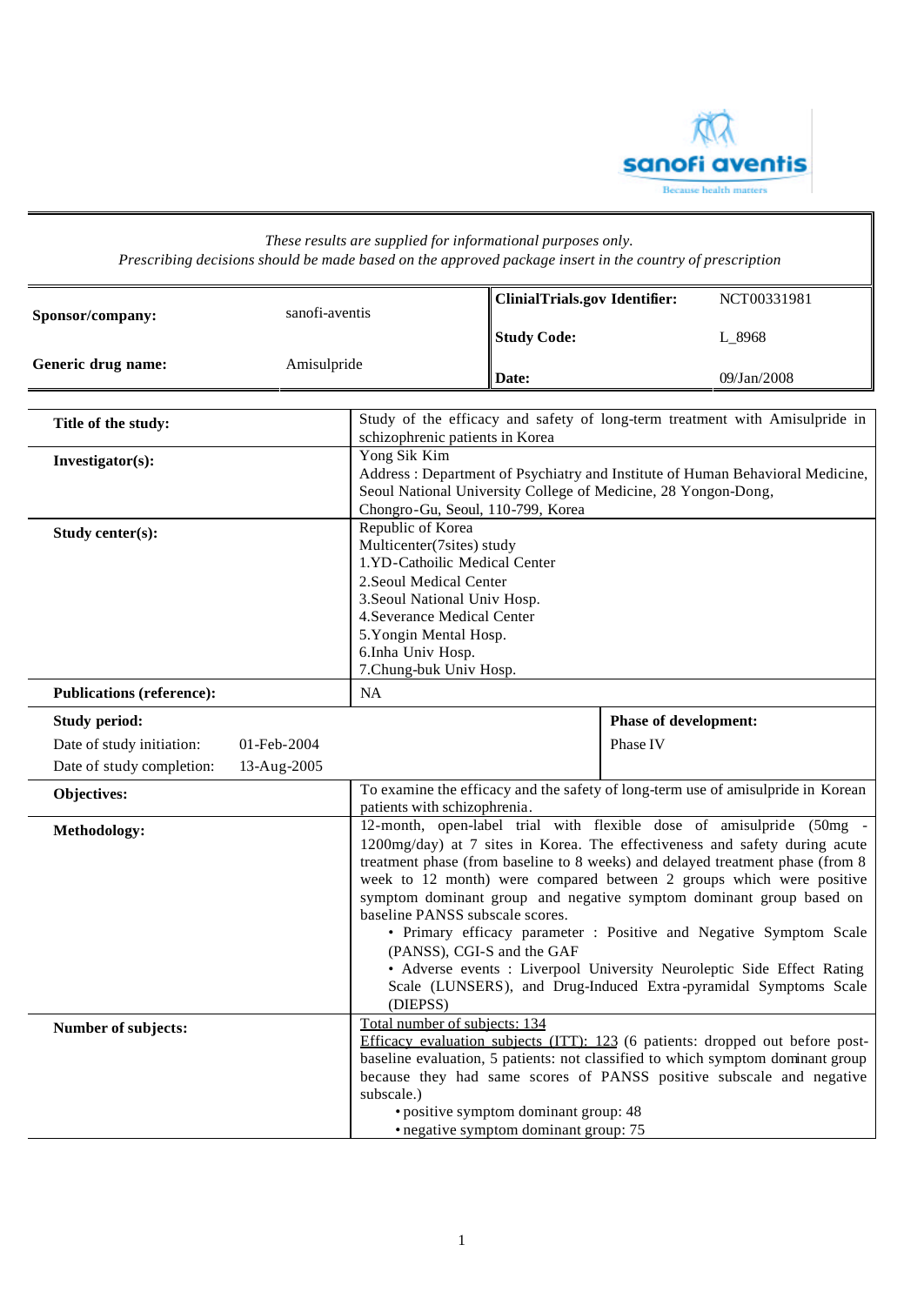| Diagnosis and criteria for inclusion:                                                                                                                                           | In- or out-patients, aged 18 to 65 years, were eligible for the study, who met the<br>DSM-IV criteria of either schizophrenia or schizophreniform disorder. The<br>subjects need antipsychotic treatment newly because of newly developed or<br>aggravated psychotic symptoms, or need to switch other antipsychotic agents to<br>amisulpride because of side effects and other reasons.                                                                                                                                                                                                                                                                                                                                                                                                                                                                                                                                                                                                               |                                                                                                                                |  |
|---------------------------------------------------------------------------------------------------------------------------------------------------------------------------------|--------------------------------------------------------------------------------------------------------------------------------------------------------------------------------------------------------------------------------------------------------------------------------------------------------------------------------------------------------------------------------------------------------------------------------------------------------------------------------------------------------------------------------------------------------------------------------------------------------------------------------------------------------------------------------------------------------------------------------------------------------------------------------------------------------------------------------------------------------------------------------------------------------------------------------------------------------------------------------------------------------|--------------------------------------------------------------------------------------------------------------------------------|--|
| <b>Investigational product:</b>                                                                                                                                                 | Amisulpride                                                                                                                                                                                                                                                                                                                                                                                                                                                                                                                                                                                                                                                                                                                                                                                                                                                                                                                                                                                            |                                                                                                                                |  |
| Dose:                                                                                                                                                                           | Daily dose ranging from 50 to 1200 mg                                                                                                                                                                                                                                                                                                                                                                                                                                                                                                                                                                                                                                                                                                                                                                                                                                                                                                                                                                  |                                                                                                                                |  |
| Administration:                                                                                                                                                                 | Oral administration                                                                                                                                                                                                                                                                                                                                                                                                                                                                                                                                                                                                                                                                                                                                                                                                                                                                                                                                                                                    |                                                                                                                                |  |
| <b>Duration of treatment:</b><br>Two phases of treatment period :<br>1. acute treatment phase for the first eight weeks<br>2. chronic treatment phase from 8 weeks to 12 months |                                                                                                                                                                                                                                                                                                                                                                                                                                                                                                                                                                                                                                                                                                                                                                                                                                                                                                                                                                                                        | Duration of observation: This article reports the results of<br>both 8-week acute treatment and 12-month chronic<br>treatment. |  |
| <b>Reference therapy:</b>                                                                                                                                                       | <b>NA</b>                                                                                                                                                                                                                                                                                                                                                                                                                                                                                                                                                                                                                                                                                                                                                                                                                                                                                                                                                                                              |                                                                                                                                |  |
| Dose:                                                                                                                                                                           | <b>NA</b>                                                                                                                                                                                                                                                                                                                                                                                                                                                                                                                                                                                                                                                                                                                                                                                                                                                                                                                                                                                              |                                                                                                                                |  |
| Administration:                                                                                                                                                                 | <b>NA</b>                                                                                                                                                                                                                                                                                                                                                                                                                                                                                                                                                                                                                                                                                                                                                                                                                                                                                                                                                                                              |                                                                                                                                |  |
| Criteria for evaluation:                                                                                                                                                        |                                                                                                                                                                                                                                                                                                                                                                                                                                                                                                                                                                                                                                                                                                                                                                                                                                                                                                                                                                                                        |                                                                                                                                |  |
| Efficacy:                                                                                                                                                                       | • Primary effectiveness : total score and the positive and negative subscale scores<br>of the Positive and Negative Syndrome Scale (PANSS)<br>· Secondary effectiveness: Clinical Global Impressions (CGI) and the Global<br>Assessment of Function (GAF).                                                                                                                                                                                                                                                                                                                                                                                                                                                                                                                                                                                                                                                                                                                                             |                                                                                                                                |  |
| Safety:                                                                                                                                                                         | · Primary safety: DIEPSS, LUNSERS, drug related adverse event<br>· Secondary safety: laboratory test results (serum prolactin level, ECG), Body<br>weight and vital signs.                                                                                                                                                                                                                                                                                                                                                                                                                                                                                                                                                                                                                                                                                                                                                                                                                             |                                                                                                                                |  |
| <b>Statistical methods:</b>                                                                                                                                                     | • Doses of amisulpride: Difference between positive symptom dominant group<br>and negative symptom dominant group, the repeated measure ANOVA with only<br>observed cases was used.<br>· Efficacy & Safety analyses: performed based on the intent-to-treat (ITT)<br>protocol with Last Observation Carried Forward (LOCF) method.<br>• Primary & secondary effectiveness (PANSS in positive and negative dominant<br>groups): paired t-test to test the difference in acute phase and delayed phase. The<br>effects of treatment duration on the efficacy measures were also assessed using<br>the repeated measures ANOVA with planned contrasts. The changes of scores on<br>the CGI-S and the GAF were also tested using same methods.<br>· Safety (DIEPSS and the LUNSERS): paired ttest with the changes at each<br>treatment phases, as were the changes in laboratory test results.<br>• All tests were performed by using two-tailed probabilities and set at a<br>significance level of .05. |                                                                                                                                |  |